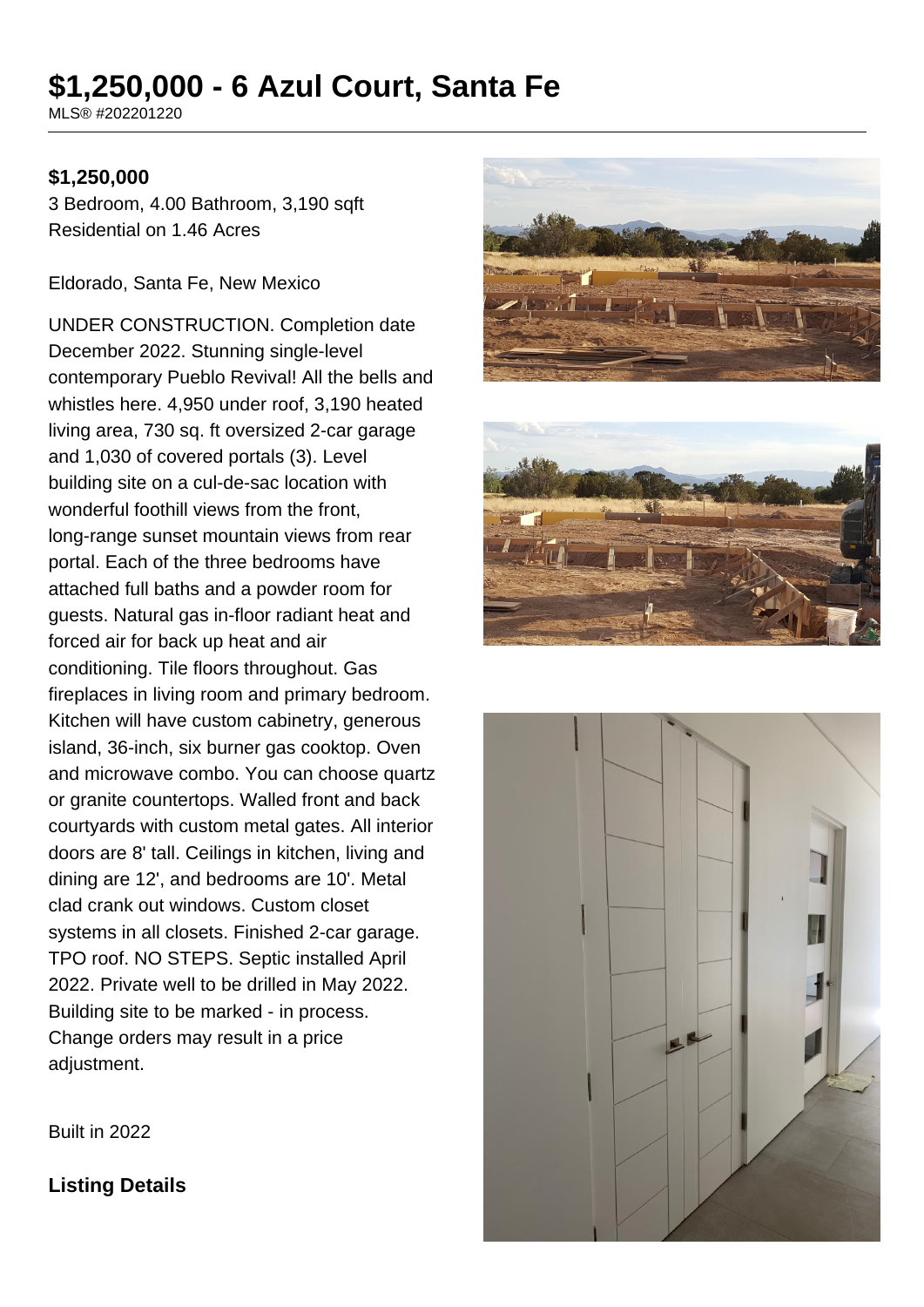Associate Broker Lisa Smith Listing Office Sotheby's Int. RE/Grant

# **Essential Information**

| MLS@#             | 202201220            |
|-------------------|----------------------|
| Price             | \$1,250,000          |
| Bedrooms          | 3                    |
| <b>Bathrooms</b>  | 4.00                 |
| <b>Full Baths</b> | 3                    |
| Half Baths        | 1                    |
| Square Footage    | 3,190                |
| Square Footage    | $13,001 - 4,000$     |
| Acres             | 1.46                 |
| <b>Year Built</b> | 2022                 |
| <b>Type</b>       | Residential          |
| Sub-Type          | Single Family        |
| Style             | Contemporary, Pueblo |
| Status            | Active               |

# **Community Information**

| Address      | <b>6 Azul Court</b> |
|--------------|---------------------|
| Area         | 14-Eldorado         |
| Subdivision  | Eldorado            |
| City         | Santa Fe            |
| County       | Santa Fe            |
| <b>State</b> | <b>New Mexico</b>   |
| Zip Code     | 87508               |

## **Amenities**

| Amenities             | Athletic Facilities, Club House, Pool-Comm, Tennis, Storage      |
|-----------------------|------------------------------------------------------------------|
| Features              | Cooking - Gas, Garage Door Opener, Insulated Windows, Landscaped |
| <b>Parking Spaces</b> | $\mathbf b$                                                      |
| # of Garages          |                                                                  |
| Garages               | <b>Attached, Direct Entry</b>                                    |

## **Interior**

| Interior   | Tile                                                      |
|------------|-----------------------------------------------------------|
| Appliances | Dishwasher, Disposal, Microwave, Range/Oven, Refrigerator |
| Heating    | Forced Air, Gas, Fireplace, Radiant in Floor              |